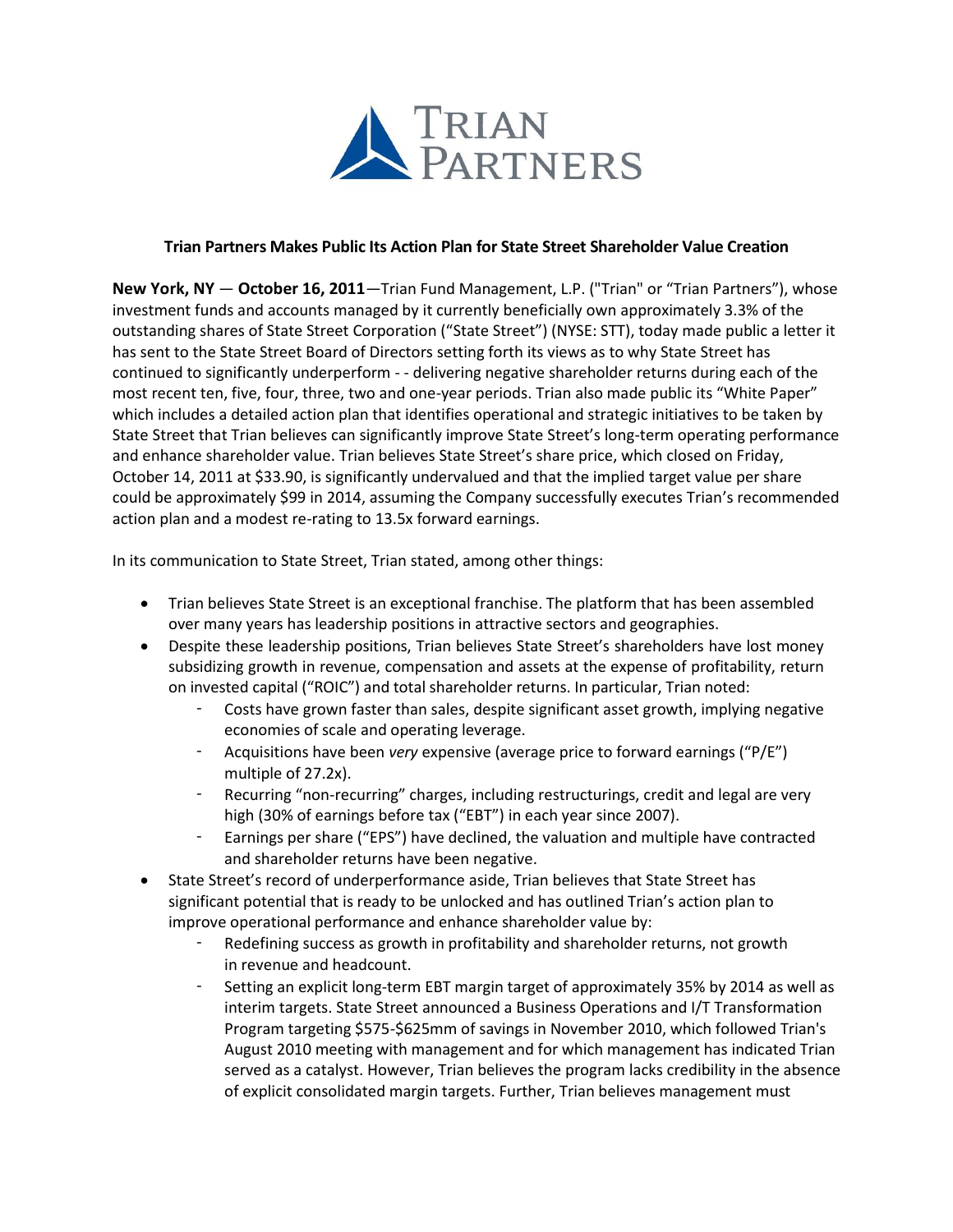provide more transparency and detail around its savings plan to assure shareholders a credible path to value creation and positive operating leverage.

- Prioritizing returning capital to shareholders over dilutive mergers and acquisitions.
- Eliminating non-recurring charges.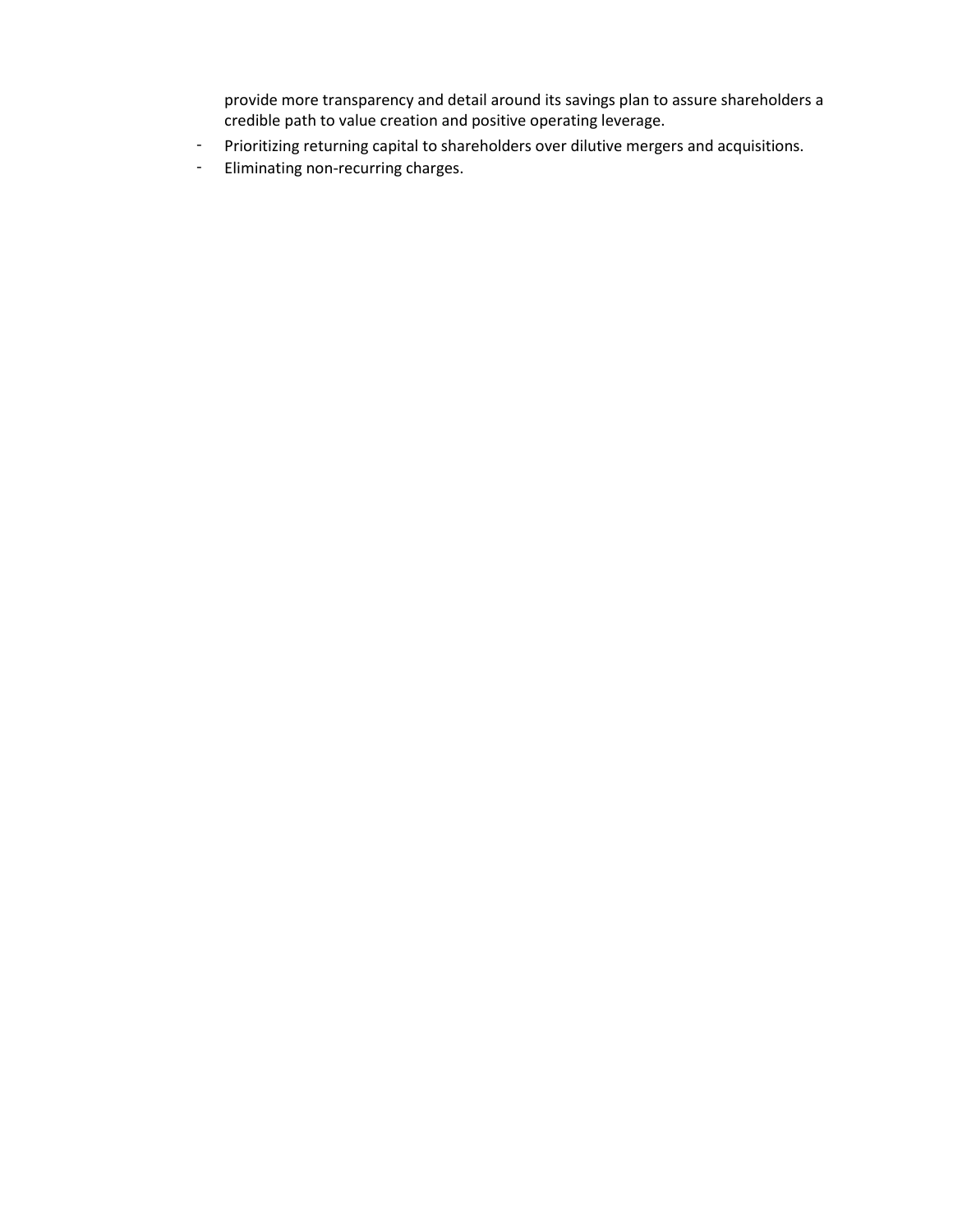- **Considering a separation of the Investment Management and Investment Servicing divisions to unlock value.**
- **Improving State Street's corporate governance profile.**

**In its letter to the State Street Board, Trian stated that it has been communicating privately with State Street's management for over a year and provided its White Paper to management in June 2011. Despite assurances from management that Trian's assessment of the Company is consistent with the views of both management and the Board, it has become clear that State Street has not been willing, to date, to publicly commit to the actions Trian views as necessary to enhance long-term shareholder value.**

**Trian remains willing to work closely and constructively with State Street to create greater shareholder value. However, if management and the Board fail to make progress, Trian may decide to become significantly more active in evaluating its alternatives as a large shareholder.**

**The October 16, 2011 letter that Trian sent to the State Street Board of Directors is below.**



Trian Fund Management, L.P. 280 Park Avenue New York, NY 100 T: 212 451-3000 F: 212 451-3134

October 16, 2011

The Board of Directors State Street Corporation One Lincoln Street Boston, MA 02111

Ladies and Gentlemen:

Investment funds and accounts managed by Trian Fund Management, L.P. (collectively, "Trian" or "Trian Partners") currently beneficially own approximately 3.3% of the outstanding shares of State Street Corporation ("State Street" or "the Company"). As you know, Trian has engaged in a dialogue for more than a year with State Street's management around specific actions we believe can significantly improve the Company's financial performance. We have expressed concern that State Street, despite being a leader in an attractive industry, has generated negative shareholder returns over each of the previous ten, five, four, three, two and one-year periods. State Street now trades at a depressed multiple in-line with traditional banks, despite State Street having a superior balance sheet to most traditional banks (90% AAA / AA), having significant excess capital, being more of a fee-driven business, relying less on net interest income (23% of total net revenue compared to around 65% for the average commercial bank) and having delivered superior organic growth over time. We believe this deterioration in shareholder value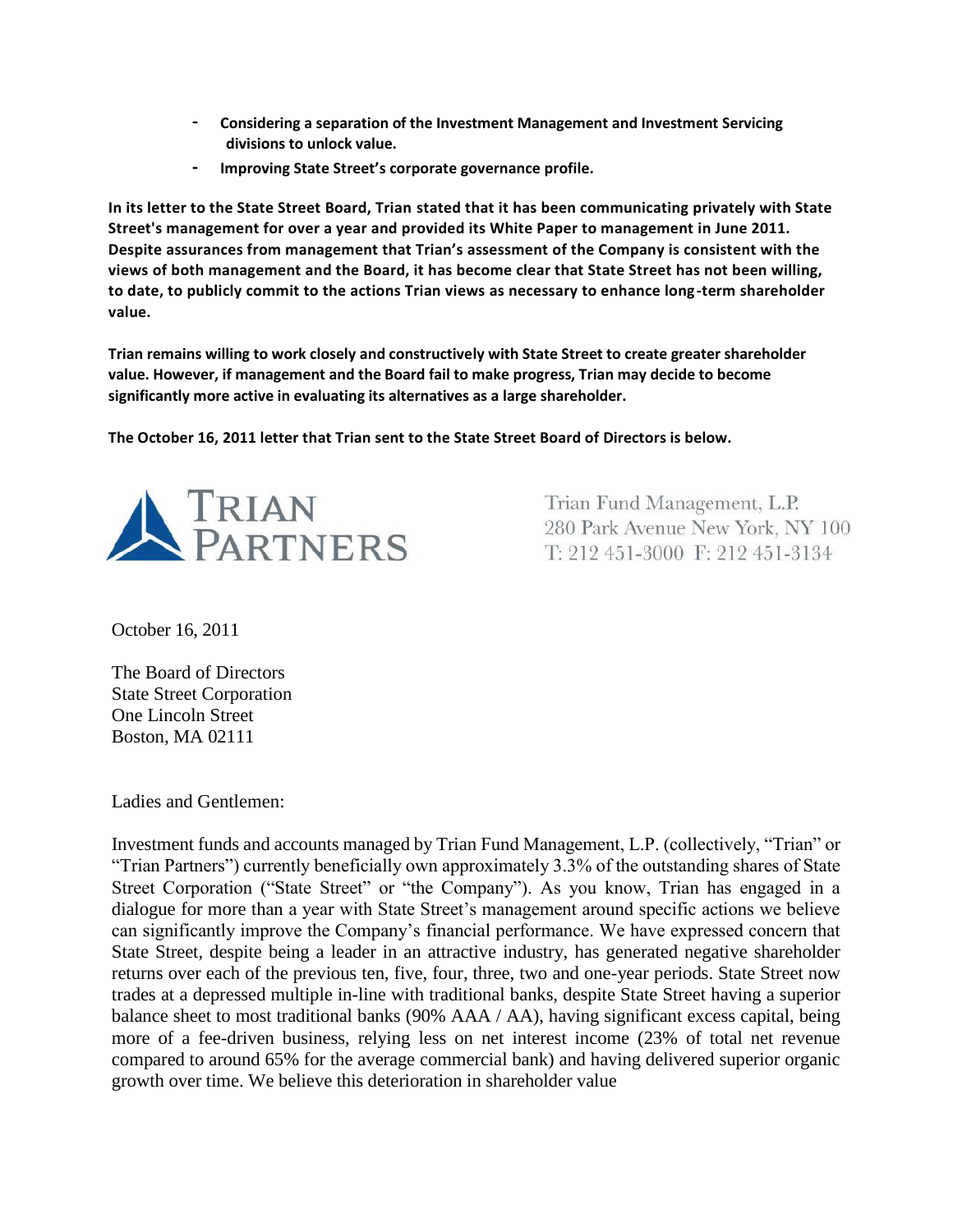stems from a culture that has prioritized growth over profitability and has led to dilutive acquisitions, inadequate cost management and significant non-recurring charges.

As a long-term shareholder that believes in State Street's enormous potential for value creation, we would have preferred to continue to work privately with management and the Board, out of the public eye. To that end, we first shared our views with management regarding ways to improve the Company's results in August 2010. In June 2011, we shared our "White Paper" with management, outlining why we believe State Street has underperformed and proposing a detailed action plan to improve long-term performance and enhance shareholder value. We believe we have been patient as management repeatedly requested time to assess our analysis and promised a response. We have been told by management that our White Paper is "thoughtful" and that our assessment of the Company is consistent with the views of both management and the Board. We have also been told that our recommendations influenced management's thinking and that our August 2010 meeting with management was a catalyst for the Company's November 2010 announcement of its Business Operations and I/T Transformation Program, which targeted \$575- \$625mm of savings, but which did not include sufficient detail on how the savings would be achieved or specific margin targets.

Despite these assurances from management, it has become clear that State Street has not been willing, to date, to publicly commit to the actions we view as necessary to enhance long-term shareholder value:

- Set an explicit long-term earnings before tax ("EBT") margin target of  $\sim$ 35% and outline clear interim targets along the way.
- Prioritize returning capital to shareholders over dilutive mergers and acquisitions.
- Put an end to non-recurring charges.
- Consider a separation of Investment Management ("SSgA") and Investment Servicing to unlock value.
- Though we did not include as part of our original White Paper, we believe the Board should make improvements to State Street's corporate governance profile.

Accordingly, we are now publicly presenting our vision for State Street and what we believe should be done to capitalize on the Company's inherent strengths, improve operational and financial performance and deliver increased shareholder value. We hope the public dissemination of this plan will facilitate greater action by management and the Board.

We have attached an updated copy of our White Paper and also provide a brief summary of our views on State Street below.

# **I. State Street's record of underperformance:**

# *Inadequate cost management – 2006-2010:<sup>1</sup>*

 Pro forma for the Investors Financial Corp. acquisition and publicly targeted synergies, expenses grew significantly faster than sales from 2006 to 2010. Pro forma net revenue grew 21% since 2006; unfortunately, pro forma expenses grew 30% over this same period.

<sup>1</sup> Source: SEC filings. FY 2006 financials are State Street's and Investors Financial Corp.'s combined financial statements, pro forma for management's publicly targeted synergies.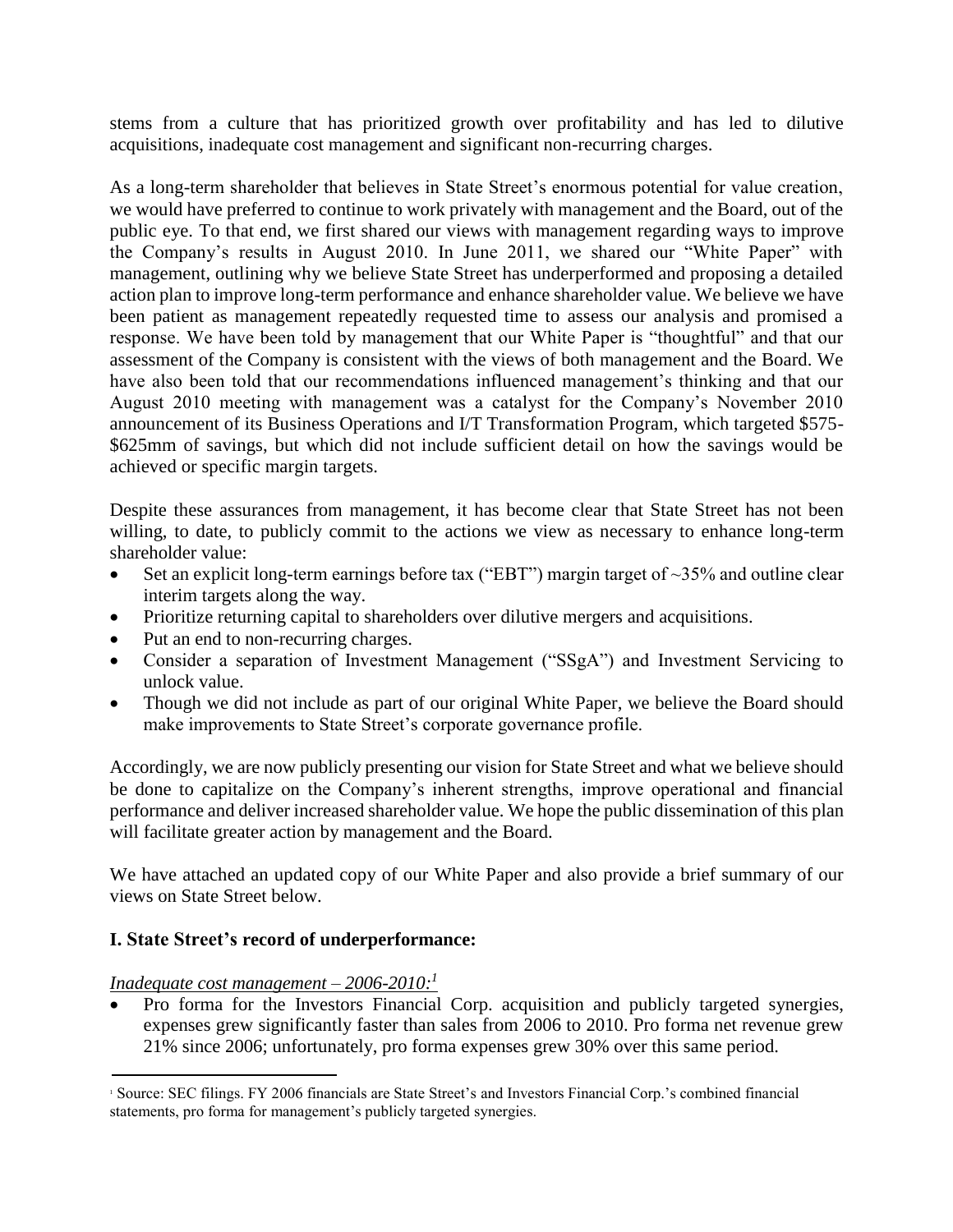- Despite 21% growth in assets under custody ("AUCA"), the Company experienced negative operating leverage as EBT margins compressed 480 bps. We disagree with management that margin deterioration was a result of mix shift away from higher margin services to lower margin [services. Net](http://services.net/) interest revenue (an extremely high margin revenue stream) actually increased from 18% of total revenue in 2006 to 24% in 2010. Other capital markets revenue lines were generally stable during this period (the real decline in capital markets revenue was from 2008 to 2010). Lower margin servicing and management fees decreased from 58% to 55% of total revenue from 2006 to 2010. On the whole, we believe these trends should have been margin accretive.
- Compensation costs increased dramatically while earnings per share ("EPS") declined. As revenue peaked in the frothy capital markets environment between 2006 and 2008, State Street allowed a massive run-up in compensation expense (from \$2.78bn to \$3.84bn). This run-up was initially overshadowed by strong EPS growth. When the cycle inevitably turned and EPS fell even more than it had risen, management did not make proportionate cuts to compensation. In 2010, State Street paid more in compensation than in any year other than 2008 but generated the lowest EPS in its recent history. Shareholders have subsidized these increases in employee compensation.
- During this period, non-compensation expense also grew significantly faster than revenue (a 34% increase, from \$2.07bn to \$2.77bn, compared to a 21% increase in pro forma revenue).
- State Street's Investment Management division generated a 28% adjusted operating margin in 2010, well below average asset management operating margins of ~45%.

# *Dilutive capital allocation decisions:<sup>2</sup>*

- While State Street spent ~\$14bn of shareholder capital from 2006 to 2010 on acquisitions, integrations, restructurings, capital expenditures and realized conduit losses (~80% of the current market capitalization), EPS declined 7%.
- \$8bn was spent on acquisitions at an average forward earnings multiple of  $27.2x$ <sup>3</sup>
- \$900mm was spent on integrations and restructurings aimed at improving margins and delivering synergies.
- \$2bn was spent on capital expenditures. Despite these investments, both compensation and non-compensation expenses increased as a percentage of revenue from 2006 to 2010.
- After initially guiding to \$850mm of realized conduit losses, we believe State Street ultimately recognized approximately \$3-\$3.5bn of losses. These losses related to a \$6.1bn pre-tax charge associated with the consolidation of conduit assets, a portion of which was recovered through accretion. As a result of these conduit charges and strained capital ratios, State Street executed two equity offerings that permanently diluted shareholders.
- From January 2007 to January 2011, shareholders have been diluted 50% as shares outstanding have increased from 334mm to 502mm.

<sup>2</sup> Source: SEC filings.

<sup>3</sup> Source: SEC filings, earnings calls and investor presentations. Represents the weighted average acquisition forward earnings multiple of Investors Financial Corp. and Intesa Sanpaolo's securities services business, including capital support and intangible amortization for Intesa.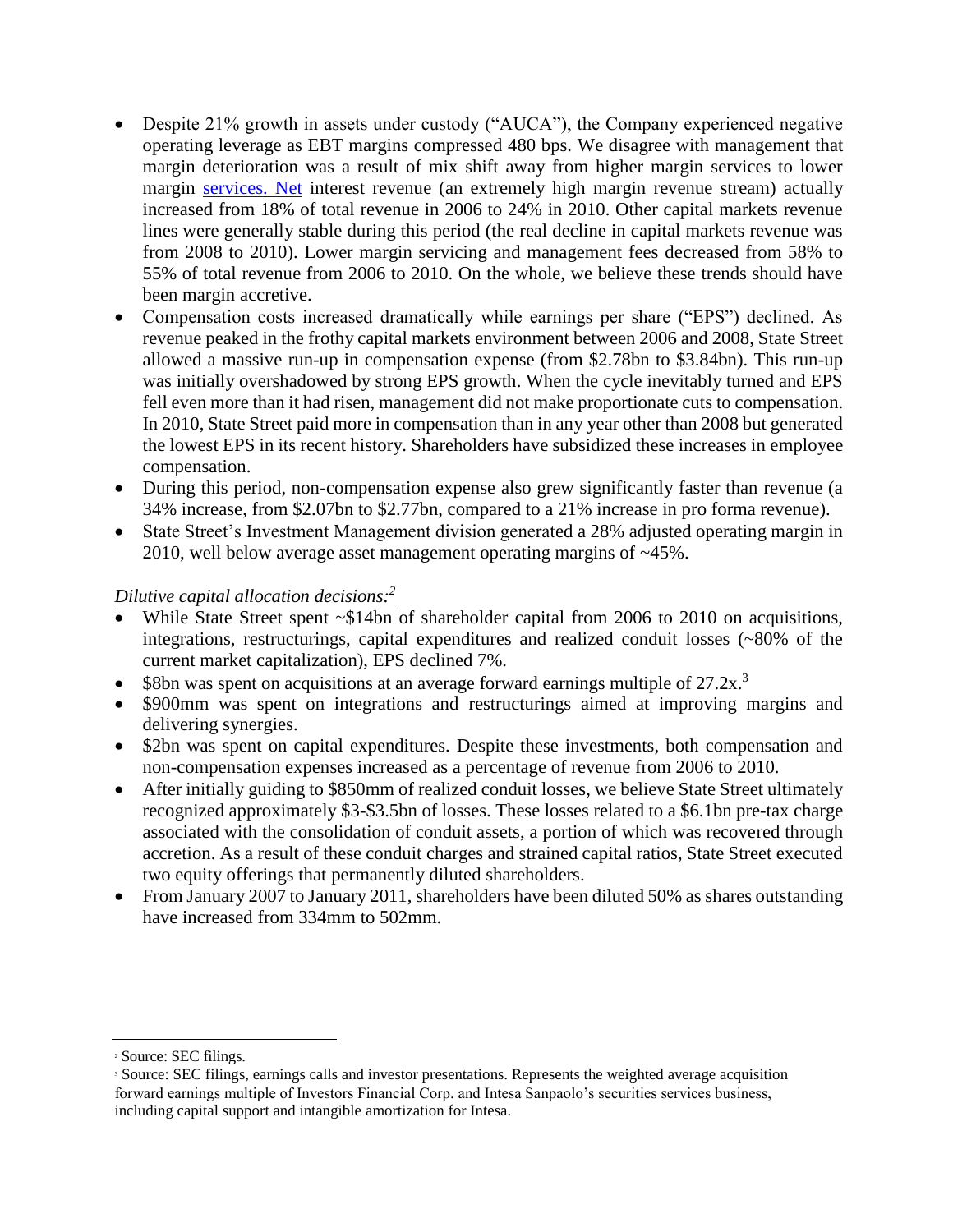*"Non-recurring" charges have been a recurring problem:<sup>4</sup>*

- Over \$3bn of non-recurring charges from 2006-2010 excluding conduit losses (~18% of the current market capitalization).
- State Street's gross non-recurring charges have represented more than 30% of EBT in each year since 2007.

### *Negative total shareholder returns:<sup>5</sup>*

- Total Shareholder Return:
- Ten-Years: -16%
- Five-Years: -45%
- Four-Years: -51%
- Three-Years: -30%
- Two-Years: -37%
- One-Year: -16%

### **II. Trian's proposed action plan:**

**We urge State Street to take the following actions to demonstrate that management is on track to deliver improvements in the business and that the Board is committed to holding management accountable and increasing shareholder value:**

### **1. Set an explicit long-term EBT margin target of ~35% by 2014 and outline clear interim targets along the way. Provide greater transparency around cost savings initiatives.**

When we first met with management in August 2010, we shared our view that State Street had a cost problem. Management initially disagreed. Over the course of several ensuing meetings, we presented a detailed analysis of State Street's historical financials, highlighting that costs had grown faster than revenue and that misguided capital deployment had destroyed shareholder value. Several months later, in November 2010, we were encouraged when State Street announced a \$575-\$625mm savings plan through 2014 (simplistically, a 24-26% improvement in EBT). Though we believe there is potential for even greater savings, State Street's plan represents progress. However, we have expressed our reservations regarding the execution of that plan in subsequent conversations with management. First, we do not believe management has provided enough transparency and detail on how it will realize its targets. This concern is magnified by the fact that we believe ~\$300mm of the anticipated savings involve adaptation of new technologies, such as cloud computing, while only ~\$300mm represent traditional cost cutting. Between 2006 and 2010, we know that existing costs such as compensation and non-compensation expense ballooned by  $$1.44$ bn.<sup>6</sup> Just as these existing costs escalated dramatically, we believe they must be brought back in-line. We believe there is room to cut much more than the \$300mm of traditional costs that management has identified.

<sup>4</sup> Source: SEC filings.

<sup>5</sup> Source: Bloomberg. Total shareholder returns include dividends.

<sup>6</sup> Source: SEC filings. FY 2006 financials are State Street's and Investors Financial Corp.'s combined financial statements, pro forma for management's publicly targeted synergies.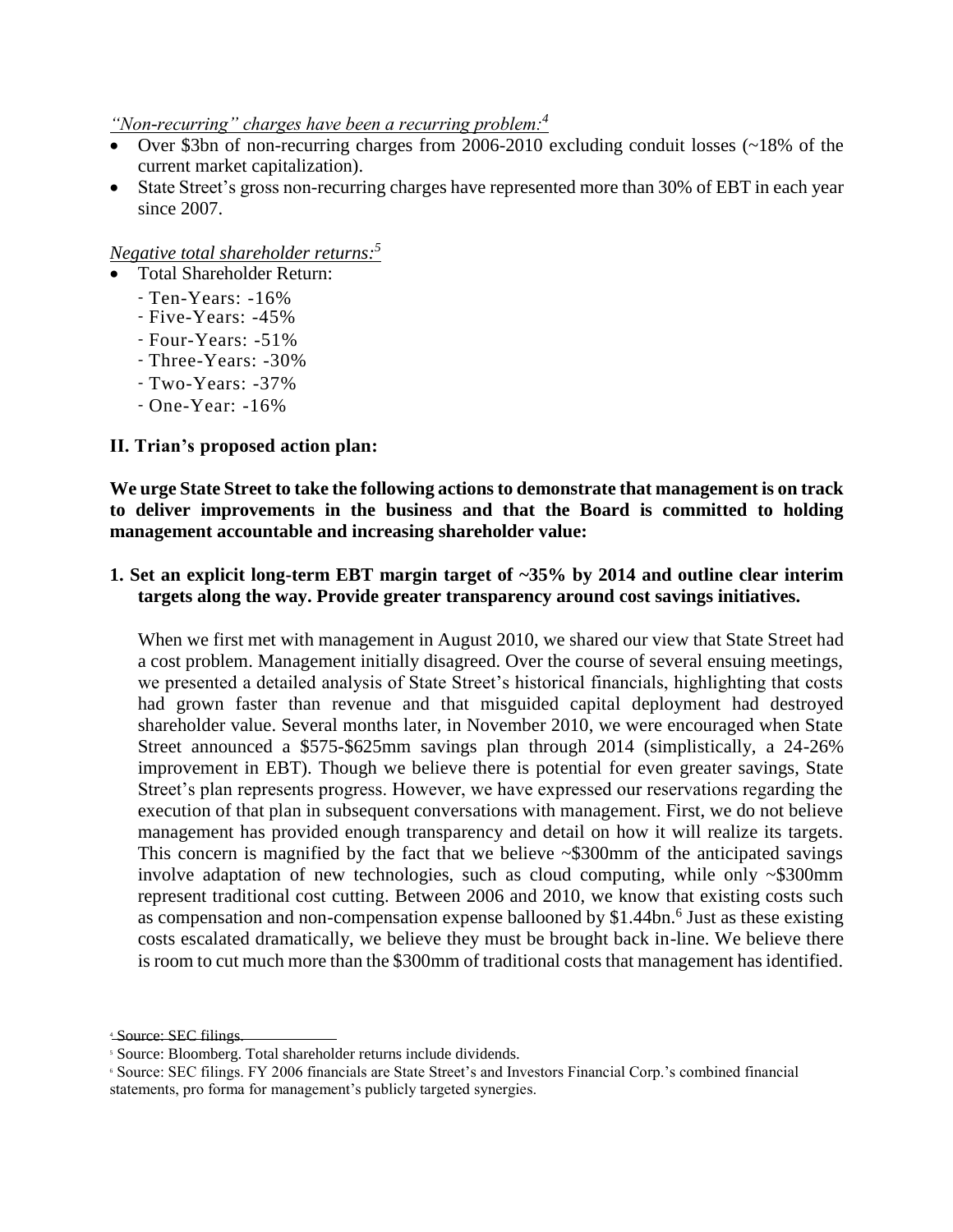We also believe State Street's savings plan lacks credibility in the absence of explicit consolidated margin targets. Management's targeted savings represent a 700 bps improvement in margin based on 2010 sales levels. This implies a mid-30% margin by 2014, which we believe is achievable. Management argues it cannot set specific targets because fluctuations in key revenue streams (e.g., net interest margin) are outside of their control. However, we believe that every company in the S&P 500 has sources of revenue and expense that are outside of their control, whether they are interest rates, commodity costs or even the weather. The best companies set decisive targets and flex their cost structure to achieve them. If they miss by a small amount because of factors outside of management's control, shareholders can evaluate accordingly. But without long-term profit targets, how do companies budget and how are incentives aligned? How did State Street make acquisitions historically and solve for an appropriate return on investment? How will the Board hold management accountable for delivering on its promises? And how can shareholders evaluate performance and measure progress?

Margin targets are even more imperative at State Street given its history of poor cost management. When State Street bought Investors Financial Corp. for \$4.4bn in 2007, management promised \$345-\$365mm in synergies. Management subsequently confirmed that those synergies were realized. Nevertheless, five years later, expenses have grown faster than sales, margins have contracted and EPS has declined. Where were the synergies? One thing shareholders know for certain – State Street has recognized hundreds of millions of dollars in integration and restructuring charges during this period. State Street's latest savings initiative comes with a similarly large \$400-450mm restructuring tab. Without appropriate margin targets, how can shareholders ensure that three years from now management won't claim success on the savings front while we are left to foot the bill and have nothing to show for it on the bottom-line?

# **2. Prioritize returning capital to shareholders over dilutive mergers and acquisitions. Eliminate non-recurring charges.**

Trian appreciates the platform that State Street has assembled over the past five years. But State Street's shareholders paid a high price subsidizing the growth in revenue and assets at the expense of profitability, return on invested capital and shareholder returns. With over \$22tn in AUCA and \$2tn in assets under management ("AUM"), State Street has scale. Now the Company must make that scale work by delivering attractive organic growth, controlling costs and growing EPS.

In the meantime, State Street currently enjoys a very strong capital position (11.8% Tier 1 Common Ratio; \$4.50 per share of excess capital under Basel III assuming the most onerous SIFI buffer (7.0% + 2.5% buffer)). State Street also trades at a severely depressed multiple of only 8.0x 2011 consensus earnings.<sup>7</sup> We believe there is no better investment that State Street can make today than buying its own stock.

<sup>7</sup> Based on 2011 consensus EPS estimates. Adjusts share price for \$4.50 of excess capital assuming a 9.5% Basel III Tier I Common Ratio.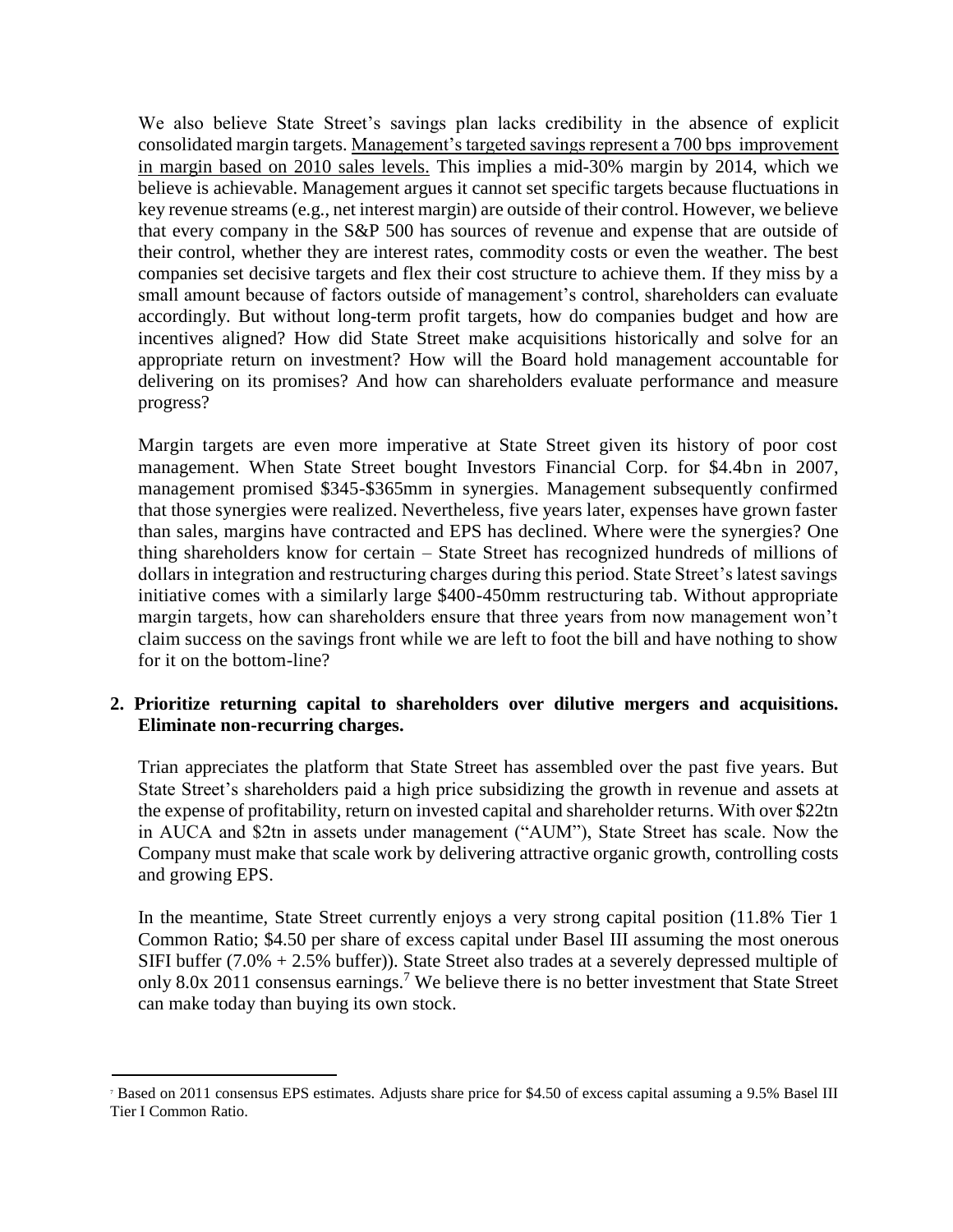Clearly the Company is constrained by regulatory uncertainty while we await new capital guidelines. But we also believe that State Street must better explain to regulators, as well as investors, how its business model is superior to that of traditional banks (fee income represents a much higher percentage of revenue; net interest income represents a much lower percentage of revenue) as well as the details of its superior capital position. We have told management that we believe State Street failed to secure an appropriate capital plan this year to the detriment of shareholders and that, going forward, State Street must be more successful in optimizing its capital deployment program. For example, State Street has a Tier 1 Common Ratio of 11.8% and was authorized by the regulators to repurchase \$675mm of stock, representing 33% of its 2011 expected capital generation and 4.0% of its market capitalization. In comparison, JPMorgan Chase has a Tier 1 Common Ratio of 7.7% and was authorized to repurchase \$8bn of stock, representing 40% of its expected 2011 capital generation and 6.4% of its current market capitalization. Given State Street's superior capital position, more stable business model and lower anticipated SIFI buffer, this hardly seems justifiable. As the regulatory process evolves, we view it as imperative that State Street set a target capital ratio and commit to return the vast majority of excess capital above that level plus the majority of future years' capital generation to shareholders.

State Street must also commit to eliminating "non-recurring" charges. When these charges are taken every year and are included as add-backs in "adjusted earnings," investors rightfully question earnings quality and risk controls. We believe these factors have contributed to State Street's record of disappointing shareholder returns and its depressed valuation multiple. We have received assurances from management that steps are being taken to shore up risk management and eliminate these charges from future periods. We believe it is imperative that these efforts be successful.

### **3. Consider a separation of Investment Management and Investment Servicing to unlock value.**

We believe that management should actively consider a separation of the Investment Management and Investment Servicing divisions. We have proposed a tax-free spin of SSgA or a Reverse Morris Trust transaction with a complementary publicly traded asset management company. A separation would optimize focus and allow two standalone management teams to improve performance and margins within both divisions. Shareholders would benefit, as asset managers typically trade at higher multiples than custody banks. Furthermore, a separation would unlock the strategic value inherent in State Street's fast-growing passive investment management franchise. BlackRock purchased Barclay's Global Investors, another leading passive franchise, in 2009 for \$13.5bn. SSgA could likewise become an attractive acquisition candidate.

Management has told us that the Board considered a separation of SSgA but concluded there was too much overlap in the client bases of the Investment Servicing and Investment Management divisions. They were concerned that certain accounts would be lost following a separation. We are skeptical of this conclusion and believe overlap between Investment Servicing and SSgA's clients is mostly a function of these businesses being ubiquitous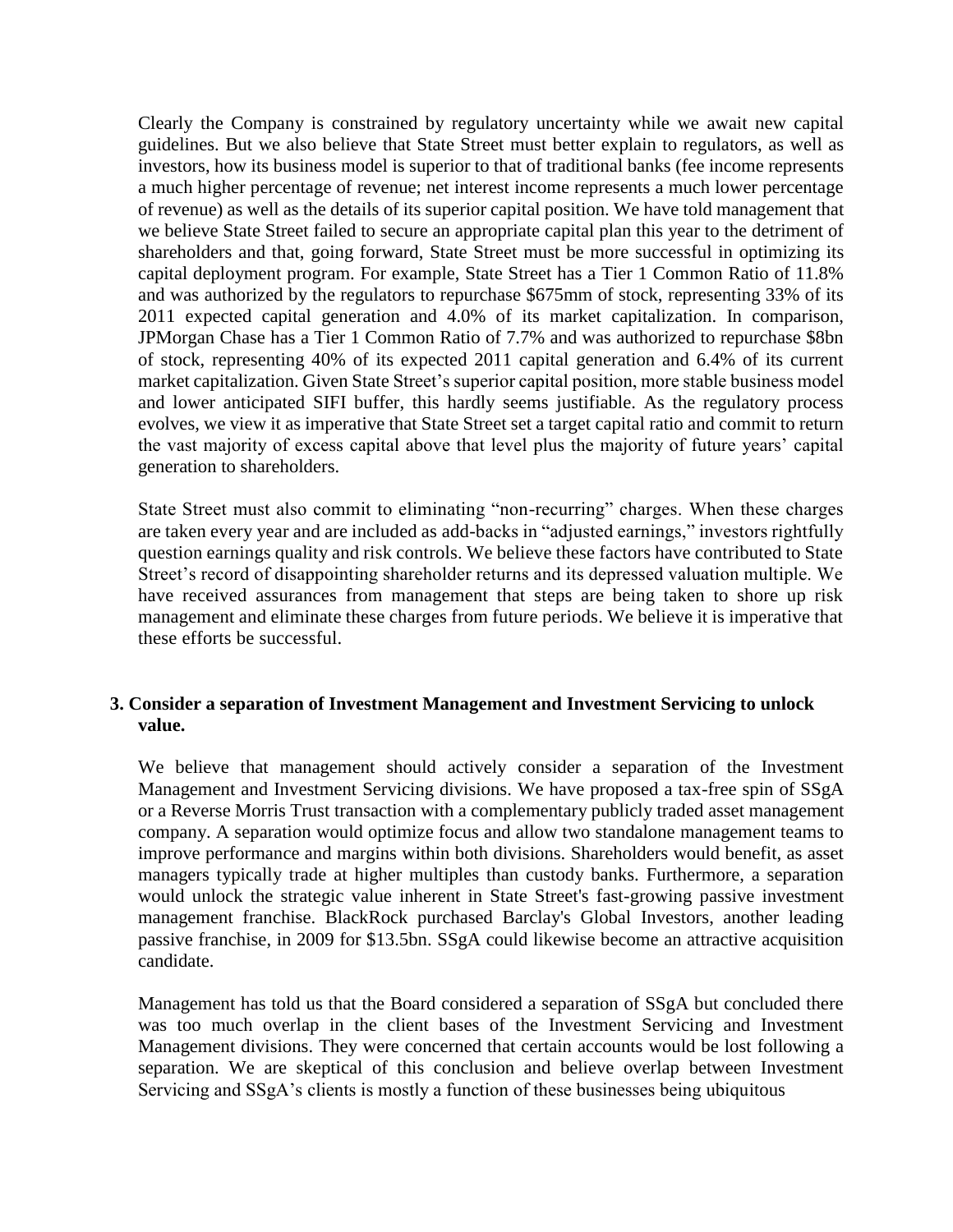among the world's leading financial institutions. Furthermore, our due diligence has led us to conclude there are minimal cross-selling synergies between the two divisions and that both could thrive as standalone public companies.

## **4. Improve State Street's corporate governance profile.**

Currently Jay Hooley serves as Chairman of the Board and CEO. We believe the best corporate governance practice is for State Street's Chairman to be an independent director. The role of the board is to provide independent oversight of management and the CEO. An independent Chairman helps minimize potential conflicts and promotes risk oversight. A separate Chairman also frees the CEO to manage the company and optimize results.

State Street also currently requires a 40% threshold of the outstanding voting stock to call a special meeting of shareholders. We believe this threshold is too high as it makes it extremely difficult for shareholders to garner the required votes to call a meeting to vote for change. We would like to see the threshold reduced to 20%, which we believe strikes an appropriate balance between enhancing shareholder rights and protecting against the risk that a small minority could trigger a special meeting that leads to needless expense and business interruption.

# **III. Significant upside potential at State Street.**

Trian believes there is significant opportunity for value creation at State Street. Whereas State Street historically traded at a high-teens forward earnings multiple, in-line with faster growth financial services firms, the Company currently trades at a depressed multiple of only 8.0x 2011 consensus earnings, more closely aligned with traditional banks. We believe this multiple is too low as State Street has a superior balance sheet to most traditional banks that is easier to understand (90% AAA / AA), has significant excess capital (~\$4.50 per share), is more of a fee-driven business, relies less on net interest income (23% of total net revenue compared to around 65% for the average commercial bank) and has delivered superior organic growth over time.

At the same time, we believe State Street's low multiple is also a referendum on management's performance, the Board's oversight and the market's lack of confidence in the Company's strategy and level of execution. As a result, we strongly encourage State Street to adopt Trian's action plan. By committing to and delivering on our proposed margin targets, prudently returning capital to shareholders, maintaining strong capital levels and assuming a modest re-rating to 13.5x forward earnings, we arrive at an implied target value per share for State Street of approximately \$99 in 2014, compared to the closing price per share of \$33.90 on Friday, October 14, 2011. Separating Investment Management could create even more value.

If management and the Board fail to make progress on their initiatives and the plans we have laid out, Trian may decide to become significantly more active in evaluating our alternatives as a large shareholder.

As noted above, attached to this letter is an updated copy of our White Paper. We have decided to make this letter public, along with the white paper, so that all shareholders can understand the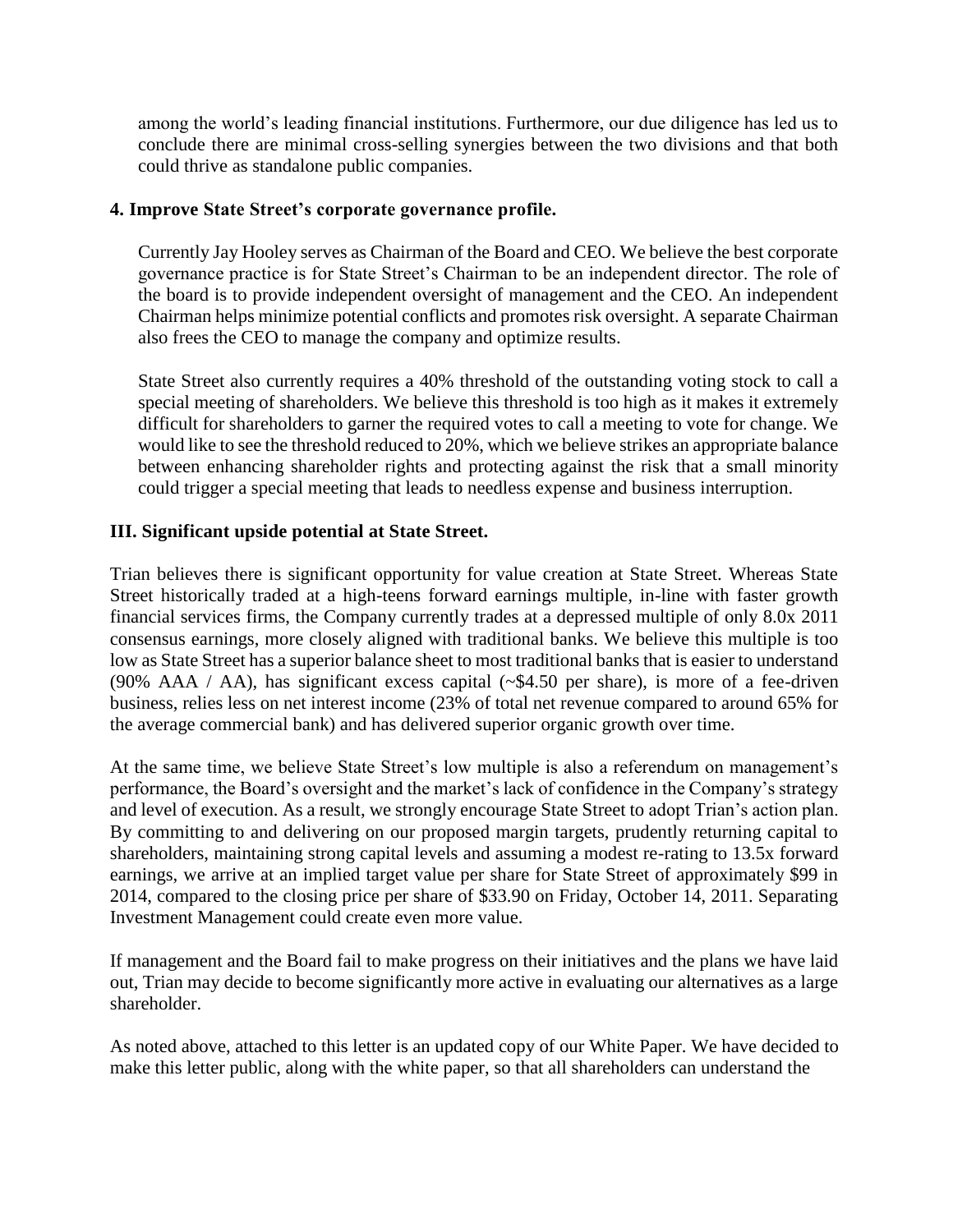vision we have for this great company. As always, we are prepared to meet with you to further discuss State Street's plans and our suggested initiatives to enhance shareholder value.

Sincerely,

Nelson Peltz **Peter May Peter May** Ed Garden Founding Partner Founding Partner Founding Partner

Edward P. Sad

Chief Executive Officer President Chief Investment Officer

#### **About Trian Fund Management, L.P.**

Founded in 2005 by Nelson Peltz, Peter May and Ed Garden, Trian seeks to work closely with the management of those companies in which it invests to enhance shareholder value through a combination of strategic redirection, improved operational execution, more efficient capital allocation and stronger focus.

# # #

THE VIEWS EXPRESSED IN THIS PRESS RELEASE REPRESENT THE OPINIONS OF TRIAN FUND MANAGEMENT, L.P. AND THE FUNDS AND ACCOUNTS IT MANAGES (COLLECTIVELY, "TRIAN PARTNERS"), AND ARE BASED ON PUBLICLY AVAILABLE INFORMATION WITH RESPECT TO STATE STREET CORPORATION (THE "ISSUER") AND THE OTHER COMPANIES REFERRED TO HEREIN. THERE IS NO ASSURANCE OR GUARANTEE WITH RESPECT TO THE PRICES AT WHICH ANY SECURITIES OF THE ISSUER WILL TRADE, AND SUCH SECURITIES MAY NOT TRADE AT PRICES, THAT MAY BE IMPLIED HEREIN. THE ESTIMATES, PROJECTIONS, PRO FORMA INFORMATION AND POTENTIAL IMPACT OF TRIAN PARTNERS' PROPOSALS SET FORTH HEREIN ARE BASED ON ASSUMPTIONS THAT TRIAN PARTNERS BELIEVES TO BE REASONABLE AT THE DATE OF THIS PRESS RELEASE, BUT THERE CAN BE NO ASSURANCE OR GUARANTEE THAT ACTUAL RESULTS OR PERFORMANCE OF THE ISSUER WILL NOT DIFFER, AND SUCH DIFFERENCES MAY BE MATERIAL. TRIAN PARTNERS RESERVES THE RIGHT TO CHANGE ANY OF ITS OPINIONS EXPRESSED HEREIN AT ANY TIME AS IT DEEMS APPROPRIATE. TRIAN PARTNERS DISCLAIMS ANY OBLIGATION TO UPDATE THE DATA, INFORMATION OR OPINIONS CONTAINED HEREIN.

THIS PRESS RELEASE IS PROVIDED MERELY AS INFORMATION AND IS NOT INTENDED TO BE, NOR SHOULD IT BE CONSTRUED AS, AN OFFER TO SELL OR A SOLICITATION OF AN OFFER TO BUY ANY SECURITY. THIS PRESS RELEASE DOES NOT RECOMMEND THE PURCHASE OR SALE OF ANY SECURITY. FUNDS AND ACCOUNTS MANAGED BY TRIAN FUND MANAGEMENT, L.P. CURRENTLY BENEFICIALLY OWN A SIGNIFICANT AMOUNT OF THE OUTSTANDING COMMON STOCK OF THE ISSUER. THESE FUNDS AND ACCOUNTS ARE IN THE BUSINESS OF TRADING, BUYING AND SELLING SECURITIES. IT IS POSSIBLE THAT THERE WILL BE DEVELOPMENTS IN THE FUTURE THAT CAUSE ONE OR MORE OF SUCH FUNDS OR ACCOUNTS FROM TIME TO TIME TO SELL ALL OR A PORTION OF THEIR HOLDINGS IN OPEN MARKET TRANSACTIONS OR OTHERWISE (INCLUDING VIA SHORT SALES), BUY ADDITIONAL SHARES (IN OPEN MARKET OR PRIVATELY NEGOTIATED TRANSACTIONS OR OTHERWISE), OR TRADE IN